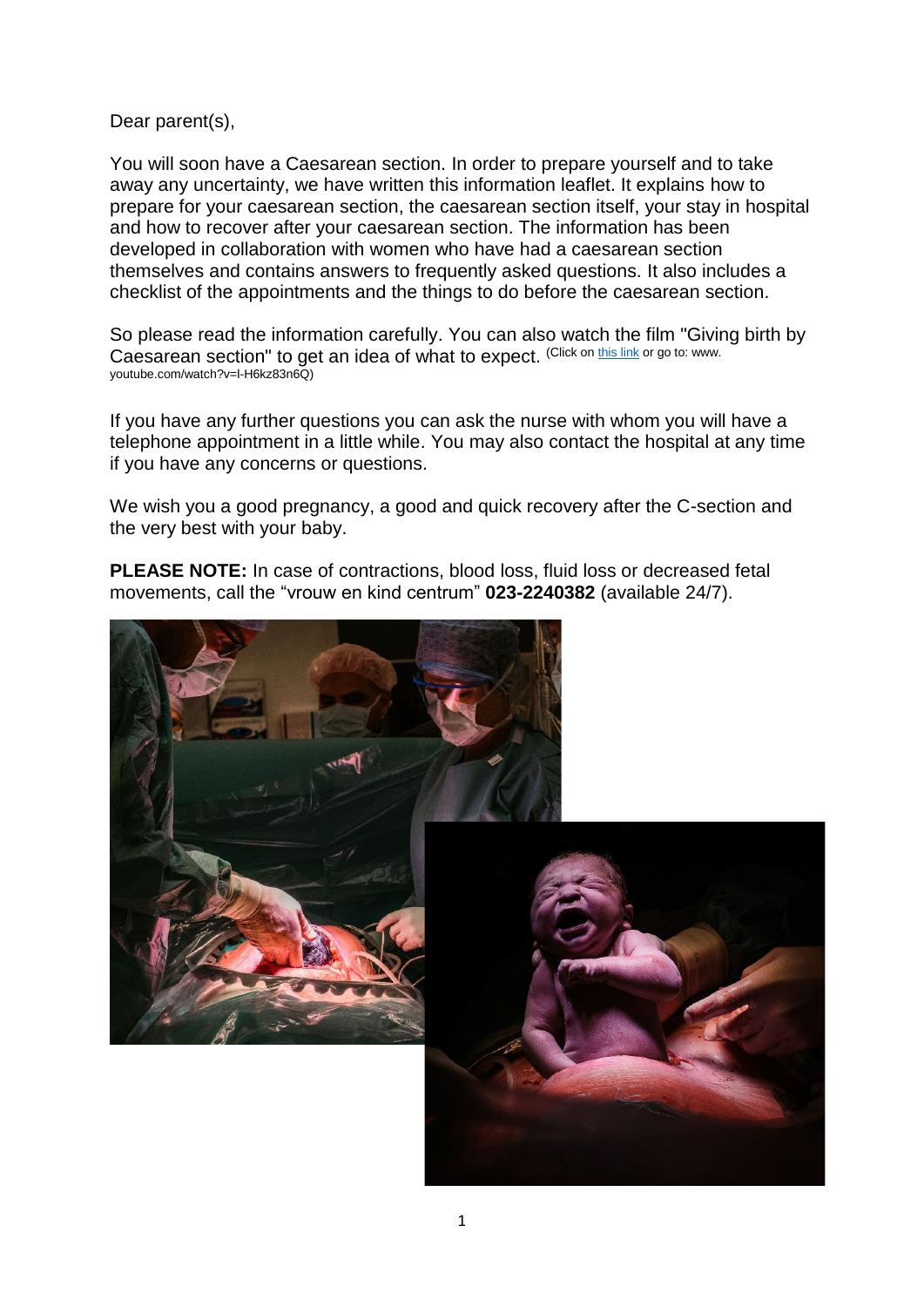# Contents

| Calling the hospital to find out what time you need to come in for the C-section  5 |  |
|-------------------------------------------------------------------------------------|--|
|                                                                                     |  |
|                                                                                     |  |
|                                                                                     |  |
|                                                                                     |  |
|                                                                                     |  |
|                                                                                     |  |
|                                                                                     |  |
|                                                                                     |  |
|                                                                                     |  |
|                                                                                     |  |
|                                                                                     |  |
|                                                                                     |  |
|                                                                                     |  |
|                                                                                     |  |
|                                                                                     |  |
|                                                                                     |  |
|                                                                                     |  |
|                                                                                     |  |
|                                                                                     |  |
|                                                                                     |  |
|                                                                                     |  |
|                                                                                     |  |
|                                                                                     |  |
|                                                                                     |  |
| Information on risks of complications during a Caesarean section 15                 |  |
|                                                                                     |  |
|                                                                                     |  |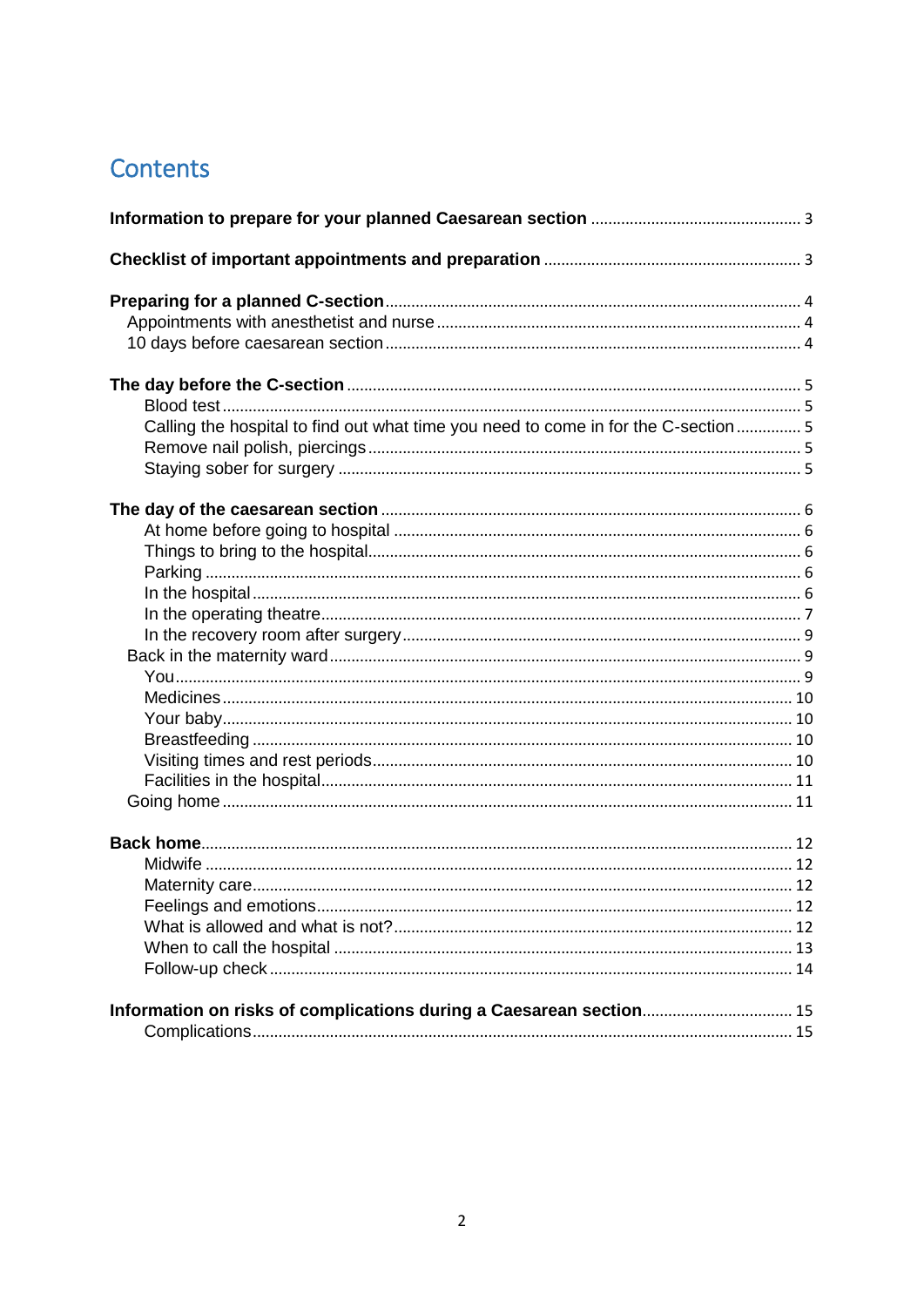# <span id="page-2-1"></span><span id="page-2-0"></span>**Information to prepare for your planned Caesarean section**

A Caesarean section - the medical term is 'sectio caesarea' - is a procedure in which your baby is not born by natural means but through an incision in your abdomen. The entire procedure takes about 45 minutes. Your baby is usually born within the first ten minutes. The gynaecologist then sutures the womb and the abdominal wall.

A Caesarean section is usually planned from 39 weeks of pregnancy. Sometimes earlier if there is a medical reason for it. Further on in this leaflet you will find information on the risks of the operation. A Caesarean section performed after 39 weeks of pregnancy has no increased risks for the baby compared to a vaginal delivery at the same gestational age. All medication given before, during and after the caesarean section is safe for your baby and for breastfeeding.

In your case, a so-called "gentle section" is planned. You stay together with your baby as much as possible and there is a lot of attention for skin-to-skin contact. This is only possible if you and your baby are in good condition during the procedure. After the procedure, you, your baby and your partner (if any) will first go to the recovery room together and then back to the ward together if possible.

Below you find a checklist of important appointments and preparations for the Caesarean section. This is followed by a step-by-step explanation of how to prepare for the Caesarean section, the operation itself, your stay in hospital and your recovery.

If you have any questions after reading, feel free to ask your gynaecologist.

## **Checklist of important appointments and preparation**

You can keep track below of whether you have done all the important preparations and tick them off.

You will find more information on the points listed below later in the leaflet.

 $\Box$ ñ

П

- Appointment with the anesthetist
- Appointment with nurse
- Have a blood sample taken 1 day before the Caesarean section; make an appointment for this yourself a[t www.atalmedial.nl.](file:///C:/Users/vollebre/AppData/Local/Microsoft/Windows/INetCache/Content.Outlook/1EER8269/www.atalmedial.nl)
	- Monday to Friday: all day in Spaarne Gasthuis Haarlem Zuid, Haarlem Noord, Hoofddorp
	- Sunday: Spaarne Gasthuis Haarlem south 10:30-11:00 or Hoofddorp 11:00-11:30
- $\Box$ 1 day before the caesarean section between 14:00 and 15:00 call us to hear what time you have to come the next day Phone number: 023-2240380 or 023-2240384

 $\Box$ On the day of the Caesarean section, stay fasting from 0:00 a.m. until the operation (explanation later in this information leaflet). In the morning, when you wake up, take 2 tablets of paracetamol with water or lemonade.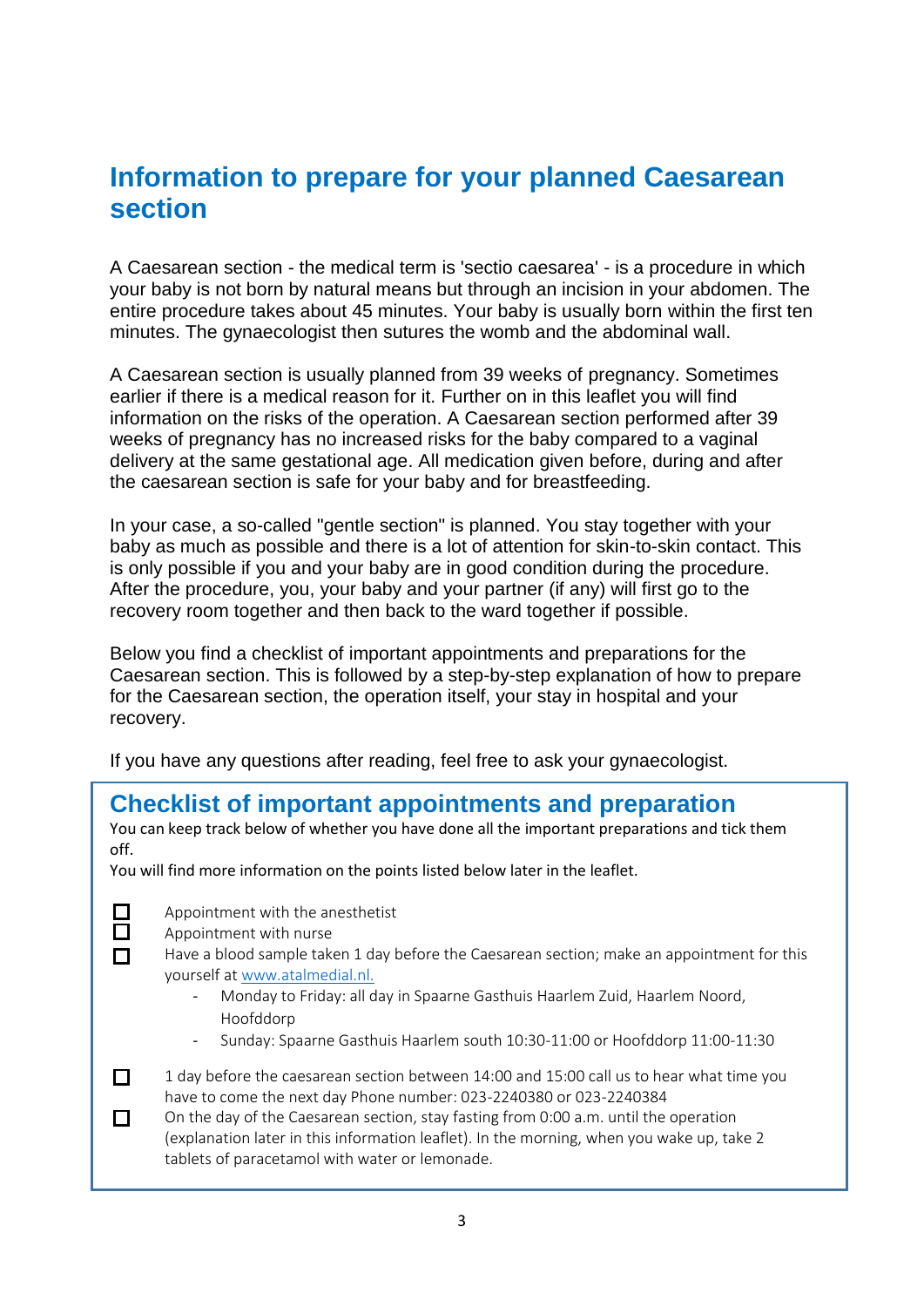# <span id="page-3-0"></span>**Preparing for a planned C-section**

## <span id="page-3-1"></span>Appointments with anesthetist and nurse

As with any planned operation, you will have an introductory consultation with someone from the Anesthesiology Outpatient Clinic. Often this is done by telephone, sometimes you have to go to the hospital. You will be informed in advance whether your appointment is in the hospital.

During this consultation, they will discuss your health, any medication you may be taking or previous operations and other matters that are important for giving you safe pain relief during the Caesarean section.

A nurse from the obstetrics department will call you shortly to answer any questions you might have and to make sure the final preparations are well planned.

## <span id="page-3-2"></span>10 days before caesarean section

We recommend that you do not shave your pubic hair from 10 days before the caesarean section to minimize the risk of wound infection.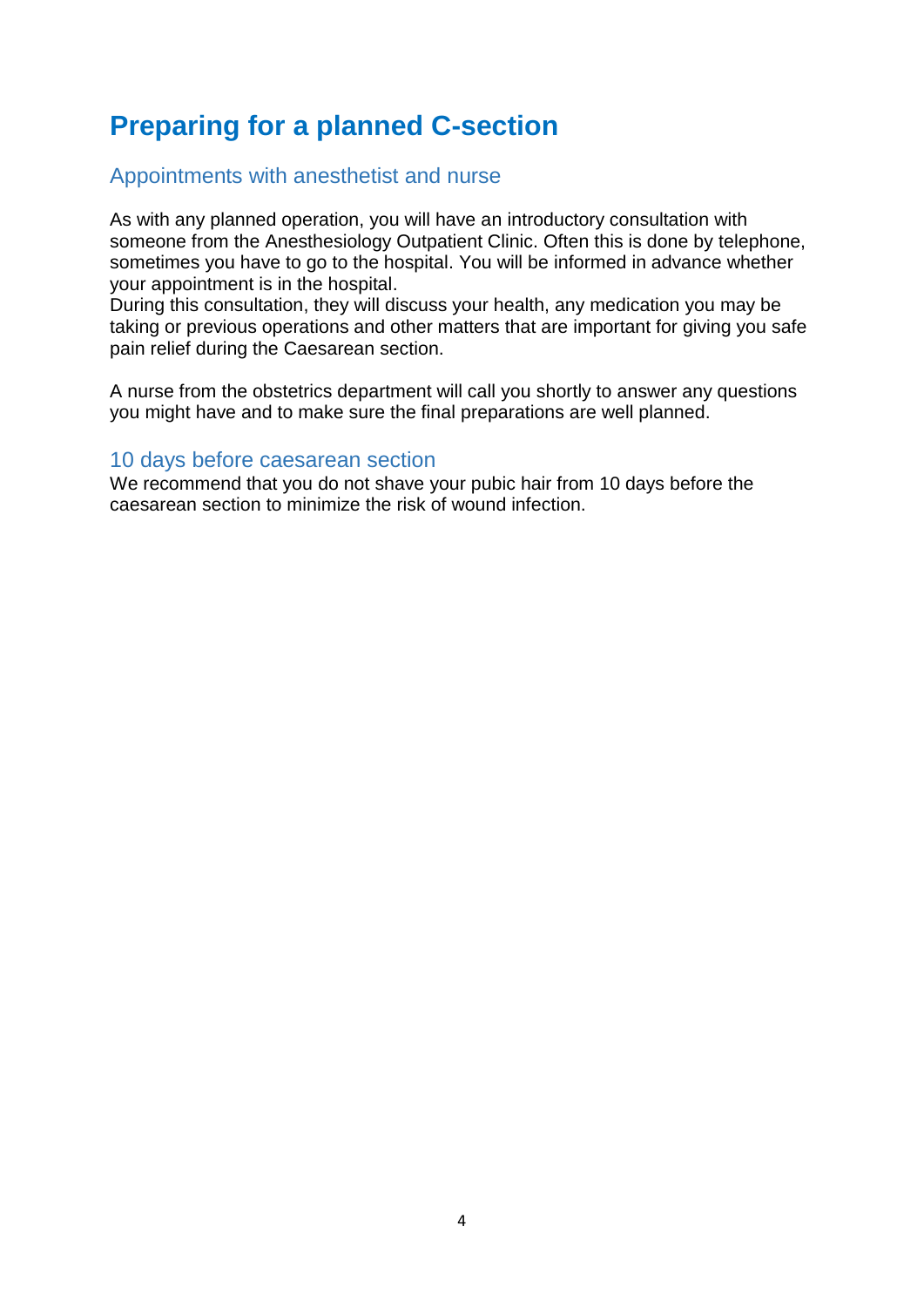## <span id="page-4-0"></span>**The day before the caesarean section**

## <span id="page-4-1"></span>Blood test

The gynaecologist or nurse will give you forms to take blood samples, or a link to the My-SpaarneGasthuis app [\(click here for instructions,to download and use\)](https://spaarnegasthuis.nl/mijnspaarnegasthuis/mijnspaarnegasthuis-app-mychart)

## **Have a blood sample taken 1 day before surgery** at

- Spaarne Gasthuis in Haarlem North
- Spaarne Gasthuis Haarlem South
- Spaarne Gasthuis Hoofddorp.

You have to make an appointment via [www.atalmedial.nl o](http://www.atalmedial.nl/)r via 088-0037705

Note: If your C-section is on Monday, you can have a blood sample taken on Sunday without an appointment, in Haarlem Zuid between 10.30 and 11.00 or in Hoofddorp between 11.00 and 11.30.

You **do not** need to be sober for this blood test.

<span id="page-4-2"></span>Calling the hospital to find out what time you need to come in for the C-section **One day before the operation, call the obstetrics department between 14:00 and 15:00** to find out what time you have to be in the hospital for the operation**.** 023- 2240380 or 023-2240384. If the operation is planned for Monday, you can call us on Friday.

## <span id="page-4-3"></span>Remove nail polish, piercings

You may **NOT wear** nail polish, artificial nails or make-up during the Caesarean section, because the anaesthetist needs to see your skin and nails to assess your body's blood flow. Also, you may **NOT** wear any piercings, as they are more likely to cause inflammation. You should therefore remove them in time.

<span id="page-4-4"></span>Staving sober for surgery

**The night before the operation you may not eat or smoke from midnight (0.00 am).** You may continue to drink up to 2 hours before the operation. Only clear drinks such as water tea (possibly with sugar) or lemonade. **No milk, milk products or broth**!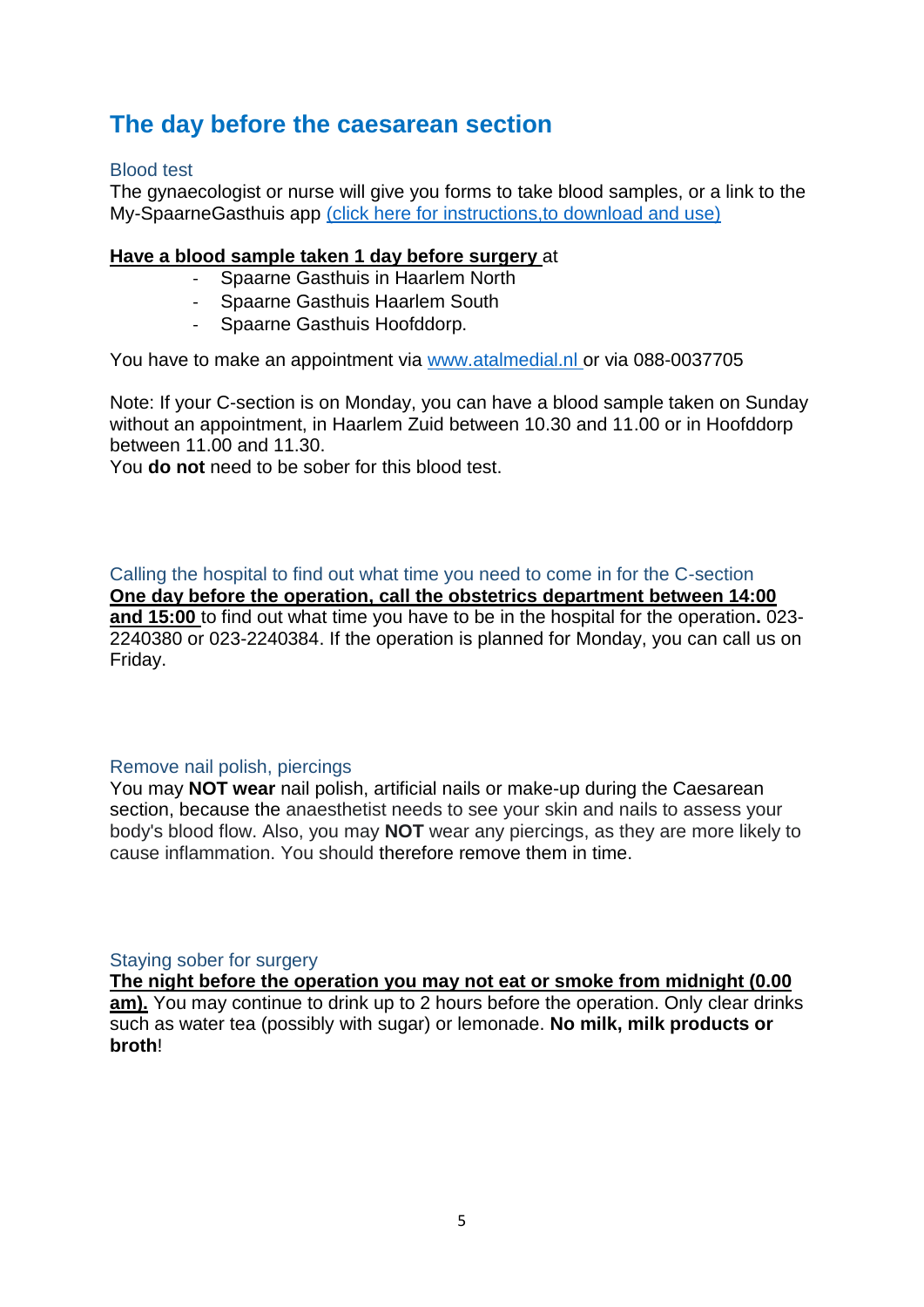## <span id="page-5-0"></span>**The day of the caesarean section**

## <span id="page-5-1"></span>At home before going to hospital

From midnight (0.00 am) you may not eat or smoke. You may continue to drink up to 2 hours before the operation. Only clear drinks such as water, tea (possibly with sugar) or lemonade. **No milk, milk products or broth**!

When you wake up in the morning, take 2 paracetamol tablets of 500 milligrams with water, tea (**WITHOUT MILK**) or lemonade.

- No make-up, nail polish, jewellery or piercings
- Do not use body lotion or oil after showering (even the night before).
- Contact lenses must be removed, spectacles are allowed

## <span id="page-5-2"></span>Things to bring to the hospital

- 1 euro coin for the locker in the room, 2 euro coins for the wheelchair
- Large pants or net briefs (from maternity pack)
- Comfortable clothing
- Bath slippers
- Toiletries for yourself and partner
- Enough suits/rompers for the baby
- Camera or telephone (don't forget to charge it)
- Feeding (if you want to give artificial/bottle formula of another brand than Nutrilon®)
- Your own bottle and dummy if you want to give artificial/bottle food

## <span id="page-5-3"></span>Parking

The Caesarean section always takes place at the Spaarne Gasthuis location Haarlem Zuid.

Between 6.30 a.m. and 9 p.m., the main entrance to the hospital is open. Outside these times, you can use a special entrance. Follow the signs "bevallingen 24/7" from the car park. In case of emergency you can park in the emergency area, otherwise in the car park.

You will be admitted via an intercom. Take lift A and go to the <sup>3rd</sup> floor Unit A.

## <span id="page-5-4"></span>In the hospital

In the hospital you go to the <sup>3rd</sup> floor. Here you will be taken to your room. The nurse will check the baby's heartbeat by performing a CTG. You will be given an infusion. If your baby is in a breech presentation, an ultrasound will also be made to determine its position.

Before you go to the operating theatre, you have to take off your jewellery (preferably leave it at home). You will be given a surgical gown. You will be taken to the operating theatre together with a nurse and your partner/friend/relative at around the scheduled time.

Sometimes a caesarean section has to be moved to a later time of the day if the operating theatre or doctor is unavailable due to an emergency operation.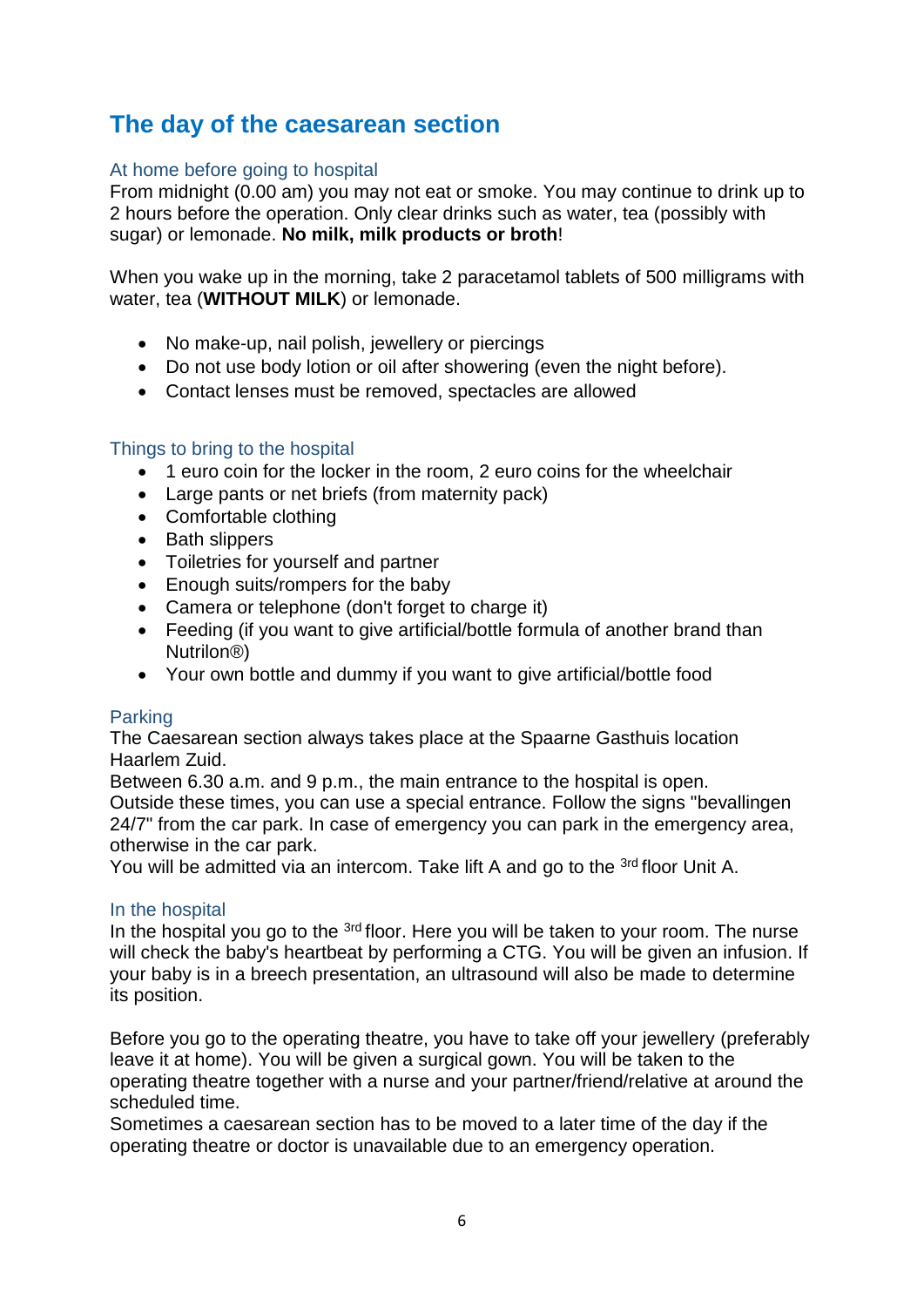## <span id="page-6-0"></span>In the operating theatre

Several doctors and nurses are present in the operating theatre. They all have a task to perform during the caesarean section or the care of your child. There are:

 - an anaesthetist (this is the doctor who administers the epidural) and his/her assistant.

- two operating assistants who make sure that all the equipment for the operation is present and assisting the gynaecologist during the operation.
- a gynaecologist and a trainee gynaecologist who perform the operation and usually be assisted by a trainee (medical student).
- a nurse for the initial care of the baby after birth.

-Sometimes a paediatrician is also present.

In the operating theatre, you yourself switch from the bed in which you are lying to the operating table, which is a kind of narrow bed on which you lie during the operation.

## *Safety*

Even before the anaesthetic is administered and before the operation starts, one of the doctors will ask you a few questions for safety reasons (such as your name, date of birth, any allergies, etc.).

Before the Caesarean section, you will be given antibiotics via an infusion to minimise the risk of an infection.

## *The anaesthesia*

Two types of anaesthesia are available for Caesarean sections: epidural or narcosis. Usually, an epidural is recommended. Very occasionally, there is a reason for anaesthesia, for instance if your blood clotting is not working properly.

## *An epidural*

With an epidural, the skin is numbed locally and the anaesthesiologist injects anaesthetic fluid between the vertebrae. Often you hardly feel the actual puncture itself. Soon you will no longer feel any pain in your lower body and legs. You will continue to feel the touch.

You may experience nausea after the epidural. This is due to a drop in your blood pressure.

Before the operation, the gynaecologist will test whether the epidural is working properly and whether you feel any pain.

With an epidural, you consciously experience the birth of your baby. Even during the operation, you can see, hear and feel your baby (through a thin transparent plastic sheet). There is no pain during the operation. Sometimes, however, you may feel movement or pushing on your abdomen. Occasionally, the anaesthetic will reach a little higher than just your lower body. It then seems as if breathing is difficult. This is annoying, but not dangerous. In some cases (approximately 1 in 100), it is not possible to give anaesthesia by means of an epidural. In such cases, a general anaesthetic is administered.

## *General anaesthesia*

With a general anaesthetic, you sleep during the Caesarean section. The anaesthetic is administered in such a way that your baby receives as few drugs as possible via the placenta. The medicines for the anaesthesia are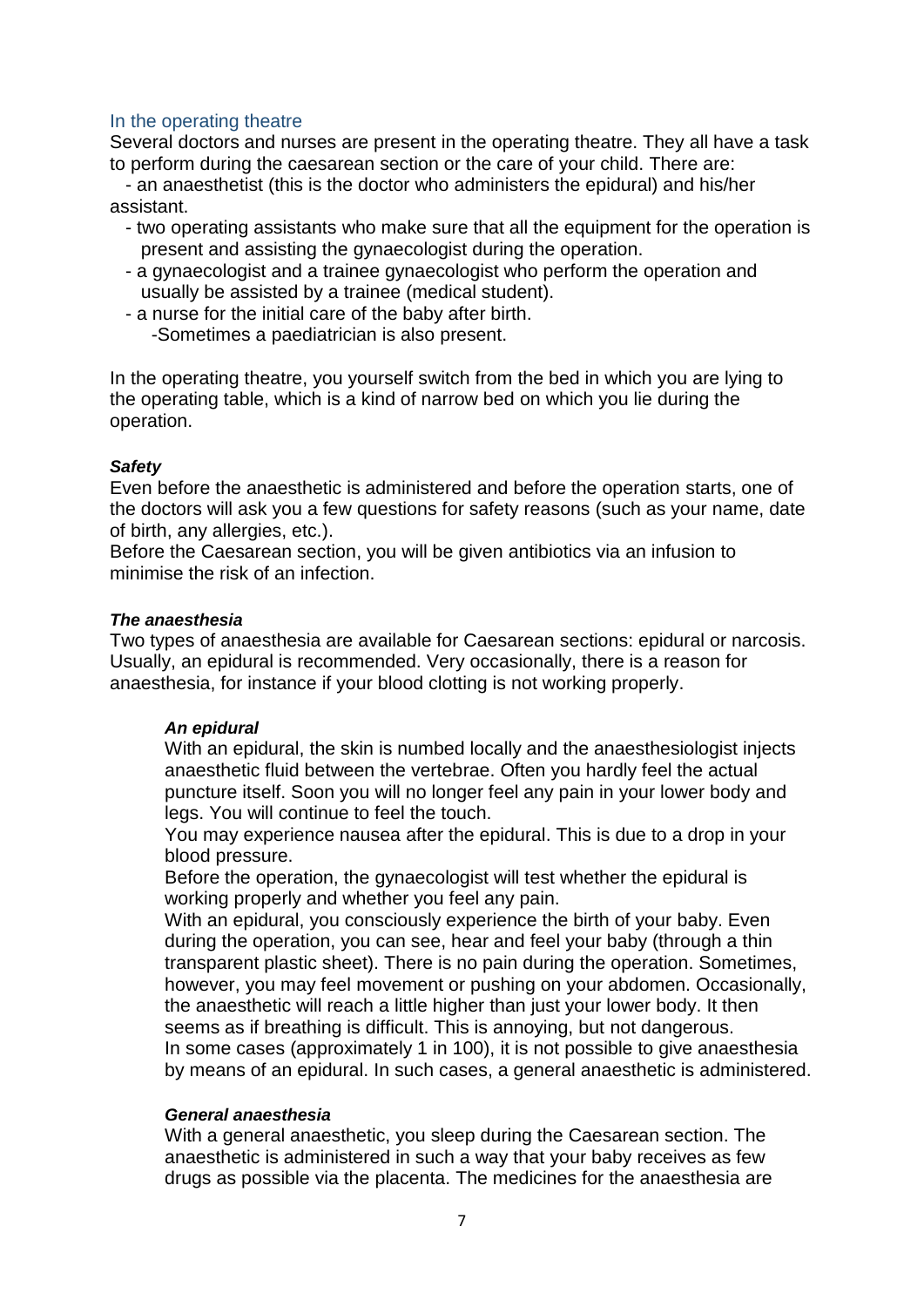injected via an infusion. Sometimes you will be given some oxygen beforehand through a cap or tube in front of or in your nose. While you sleep, a tube will be inserted into your windpipe for ventilation. You feel no pain and wake up when the operation is finished and the baby is born. With this type of anaesthesia, you do not experience the birth of your baby and your partner cannot be present in the operating theatre.

## *Bladder catheter*

After the epidural, you will be given a bladder catheter. This is a tube that is inserted through your urethra to drain urine from the bladder. The insertion does not hurt because the anaesthetic is already working. A bladder catheter is important because it prevents the bladder from being damaged during the Caesarean section and because you will not be able to urinate on your own for the first 12 to 24 hours after surgery.

## *The operation*

The doctor or operating assistant cleans your abdomen with disinfectant liquid. After this, the gynaecologist covers your abdomen with sterile cloths. Before starting the operation, the gynaecologist will always check that you do not feel any pain. As with an anaesthetic at the dentist's, you may continue to feel touch, but you will not feel any pain.

The gynaecologist almost always makes a 'bikini cut', a horizontal (transverse) incision of 10-15 cm just above the pubic bone (that is, around the hairline). Your abdominal muscles, which run from the rib downwards, are not cut but pushed aside and your abdominal cavity is opened. The gynaecologist then opens the womb and brings out the baby. Often pressure is applied to your abdomen. If you wish, part of the cloth will be opened in front of your face so that you can see your baby being born through a transparent screen. Photos may be taken in the operating theatre.

When your baby is born, he/she is placed on your chest (with the plastic sheet in between for sterility reasons) so that you can see and feel him/her. You will wait one minute until the umbilical cord is cut (Source) unless there is a medical reason to do it earlier, for example because the baby needs some extra support or because you have lost a lot of blood. The nurse or paediatrician will check the baby and dry him/her off. This happens in the operating theatre right next to you. The baby usually comes to you on your chest until the operation is finished. If the baby needs extra support or has to go to the incubator department, your partner may stay with the baby.

You will be given an infusion of oxytocin to help the uterus contract properly and limit blood loss. After the placenta is born, the gynaecologist stitches up the uterus and the various layers of the abdominal wall. The gynaecologist uses soluble stitches that do not need to be removed or staples that are removed after 7 days by the midwife.

After the Caesarean section, you will be put back on a normal bed and will be taken to the recovery room.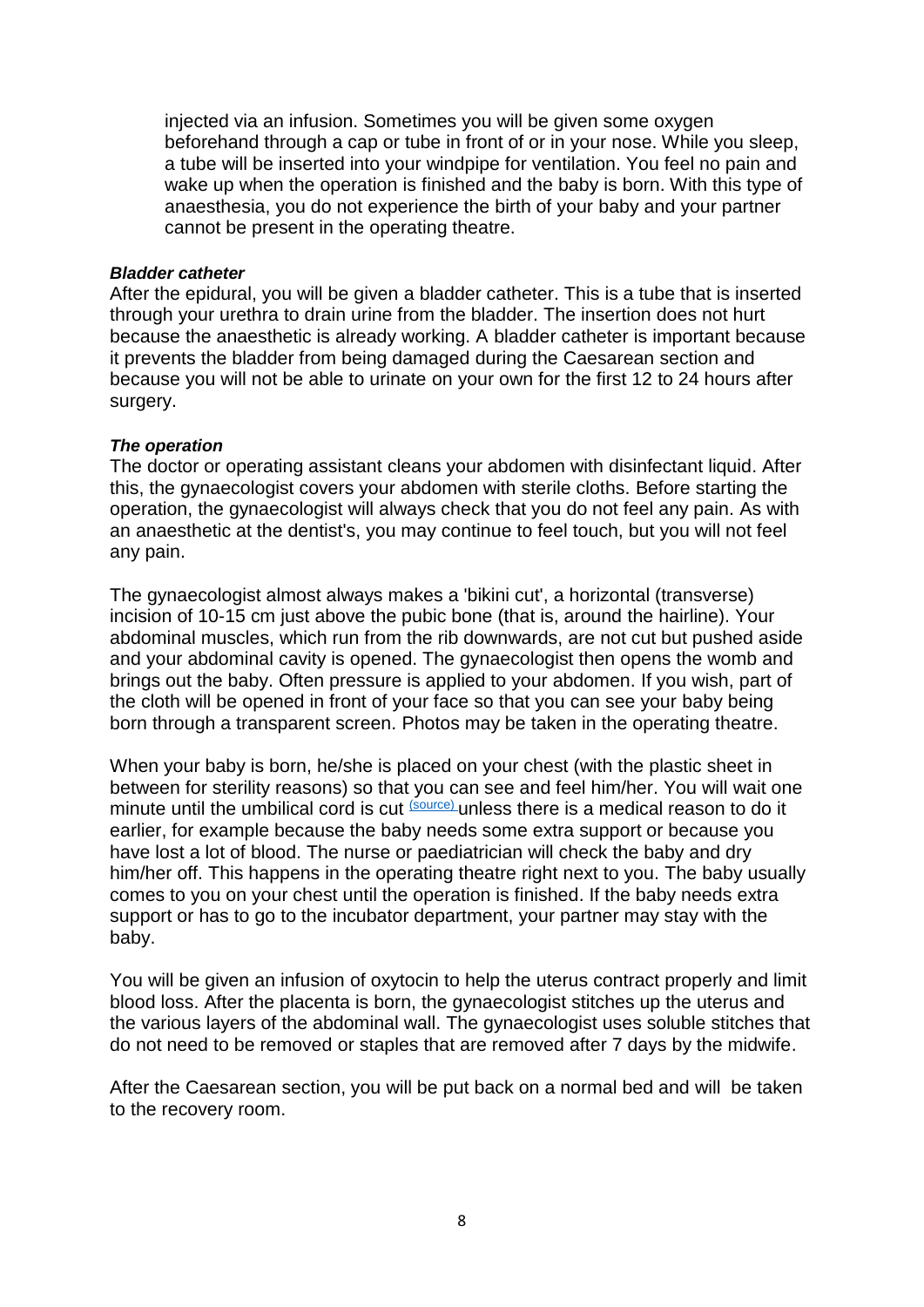#### <span id="page-8-0"></span>In the recovery room after surgery

Here, you will be intensively monitored for, among other things, blood loss and your blood pressure. Here too, you can keep your baby skin-to-skin with you.

If you have decided to breastfeed your baby, you can start with the first breastfeeding during recovery. During the first two hours after birth, your baby will be wide awake and will want to drink from the breast. This is certainly possible in the recovery room and the nurse will help you. After two hours, your baby will often fall into a deep sleep and will not want to drink at the breast for a while.

In recovery, your partner is with you the whole time. The nurse will help you to breastfeed your baby.

We ask you to be considerate of other patients lying in the recovery room. This is one of the reasons why the use of mobile phones is not permitted. If the medical checks in the recovery room do not show anything unusual, you will return to the maternity ward with your baby, your partner and the nurse.

## <span id="page-8-1"></span>Back in the maternity ward

#### <span id="page-8-2"></span>*You*

After a Caesarean section, your blood pressure, pulse, blood loss and the amount of urine that drains through the bladder catheter into a bag are checked regularly. You will be given fluids via an infusion.

If you have had an epidural, you will not have control over your legs for the first few hours after the operation. Gradually, you will regain the feeling and strength in your legs. On the day of the Caesarean section, you will stay in bed.

#### Food and drinks

After the operation, you may start drinking sips of water. Depending on any nausea and the progress of the bowels, this will soon be extended to normal food. During your stay in hospital, you will receive food from the hospital and you may choose from various menus. Your partner will also receive food from the hospital on the day of the Caesarean section. On subsequent days, he will have to pay for this or he may bring his own food.

#### (Abdominal) pain

The abdomen is often still swollen and you may experience painful cramps. Shortly after the Caesarean section, you will experience pain at the wound and sometimes painful aftereffects. You will be given painkillers for this (see: Medicines). The abdominal wall is often painful, not only at the level of the scar but also higher up, up to the belly button. This is because under the skin the wound in the abdominal wall runs vertically from the belly button to the pubic bone.

#### Bladder catheter removal

The day after the Caesarean section, the nurse will remove the bladder catheter in the morning. You can usually take a shower the day after surgery. You will often still feel weak and a little dizzy when you stand up. This is normal and will gradually decrease as you mobilise more.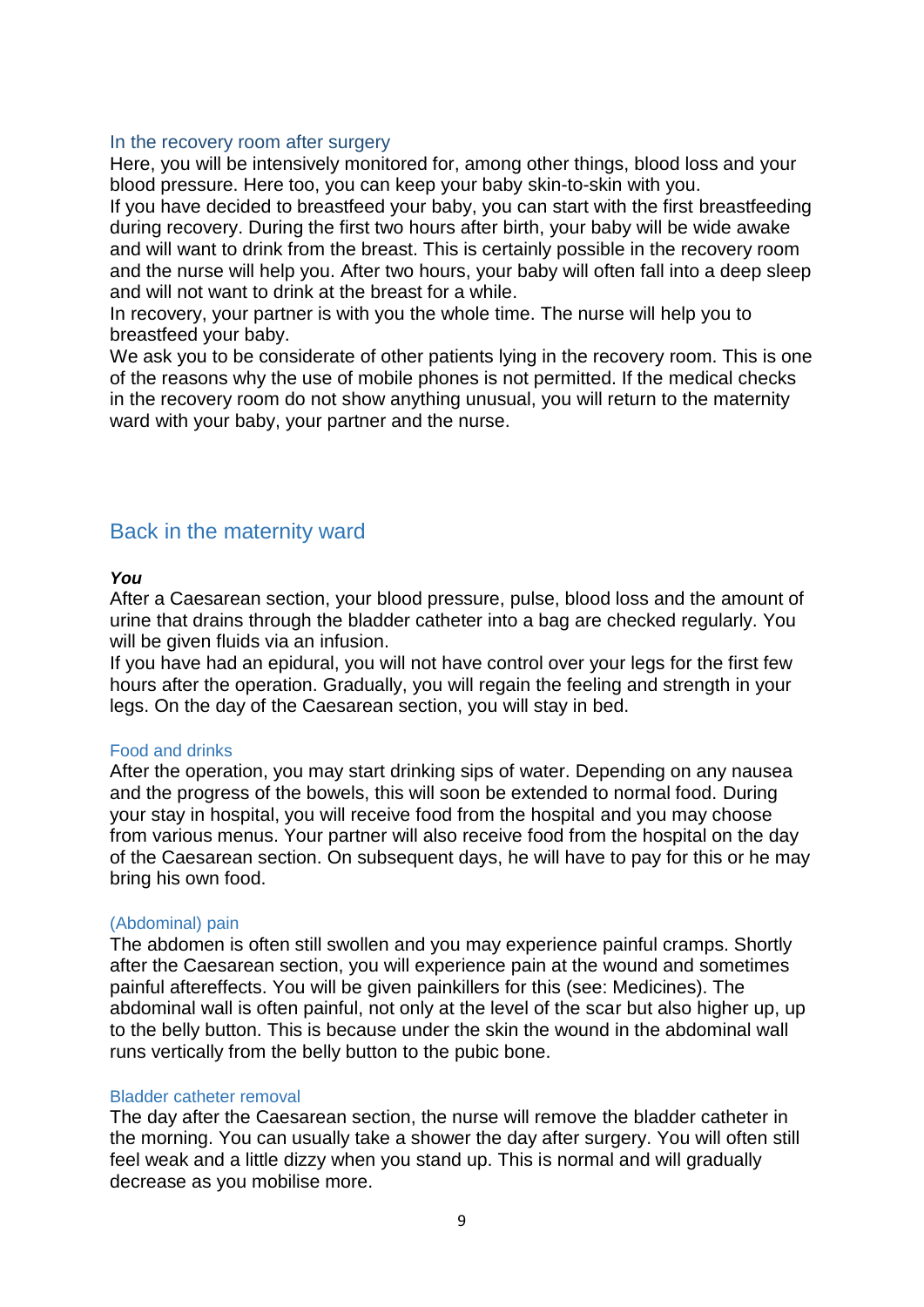## Blood sampling

Sometimes a blood sample is taken the day after the operation to check whether you are anaemic. If necessary, the doctor will discuss with you the use of iron tablets, an iron infusion or a blood transfusion.

## <span id="page-9-0"></span>*Medicines*

All medicines prescribed after a caesarean section can be safely used while breastfeeding.

To prevent thrombosis, you will be given an injection of a blood thinner in your thigh once a day in hospital. This medicine is called Fraxiparine.

For pain relief, you usually receive paracetamol tablets, diclofenac (with stomach protection) tablets and morphine injections on the first day. On the second day, morphine is often no longer needed.

In case of hypersensitivity or allergy, a safe alternative is prescribed. Always let the nurse know if you are in a lot of pain so that it can be dealt with.

## <span id="page-9-1"></span>*Your baby*

In the maternity ward, the paediatrician will continue to examine your baby. Your baby will also be weighed and dressed there. At the maternity ward, your baby will be placed in a cot or an incubator. This depends on the reason for the caesarean section, the pregnancy stage and the condition of your baby. We aim to have you in the room with your baby, even if he/she is in an incubator at the neonatology department.

During the first few days in hospital, the nurse will help you care for your baby. From the first day onwards, she will also involve your partner in this. From the second day onwards, you will be supervised in taking care of your baby yourself. At home, the maternity nurse will take over this task.

## <span id="page-9-2"></span>*Breastfeeding*

After a Caesarean section, you can breastfeed. Usually, the baby stays with you. If you have had an epidural, you can use the first sucking reflex after birth, in the recovery room, to breastfeed your baby. Even after anaesthesia, if you have regained consciousness, you can usually start breastfeeding your baby soon. This will get the milk production going well and the baby can benefit from the important first food, the colostrum.

When your baby is in the incubator, you can pump milk. The milk is then given in a bottle or, if there are feeding problems, through a tube. This is a thin tube that goes into the baby's stomach.

The nurses will help you with breastfeeding. They have a lot of experience and can also give advice on breastfeeding and finding the right position after a Caesarean. If necessary, a lactation expert can be called in for extra help or support.

## <span id="page-9-3"></span>*Visiting times and rest periods*

During the Corona period, modified visiting rules apply, which change regularly. Please check the website of the SpaarneGasthuis or click on [this link.](https://spaarnegasthuis.nl/ik-wil-op-bezoek-komen/bezoektijden)

Your partner is welcome day and night and can also sleep in the maternity ward.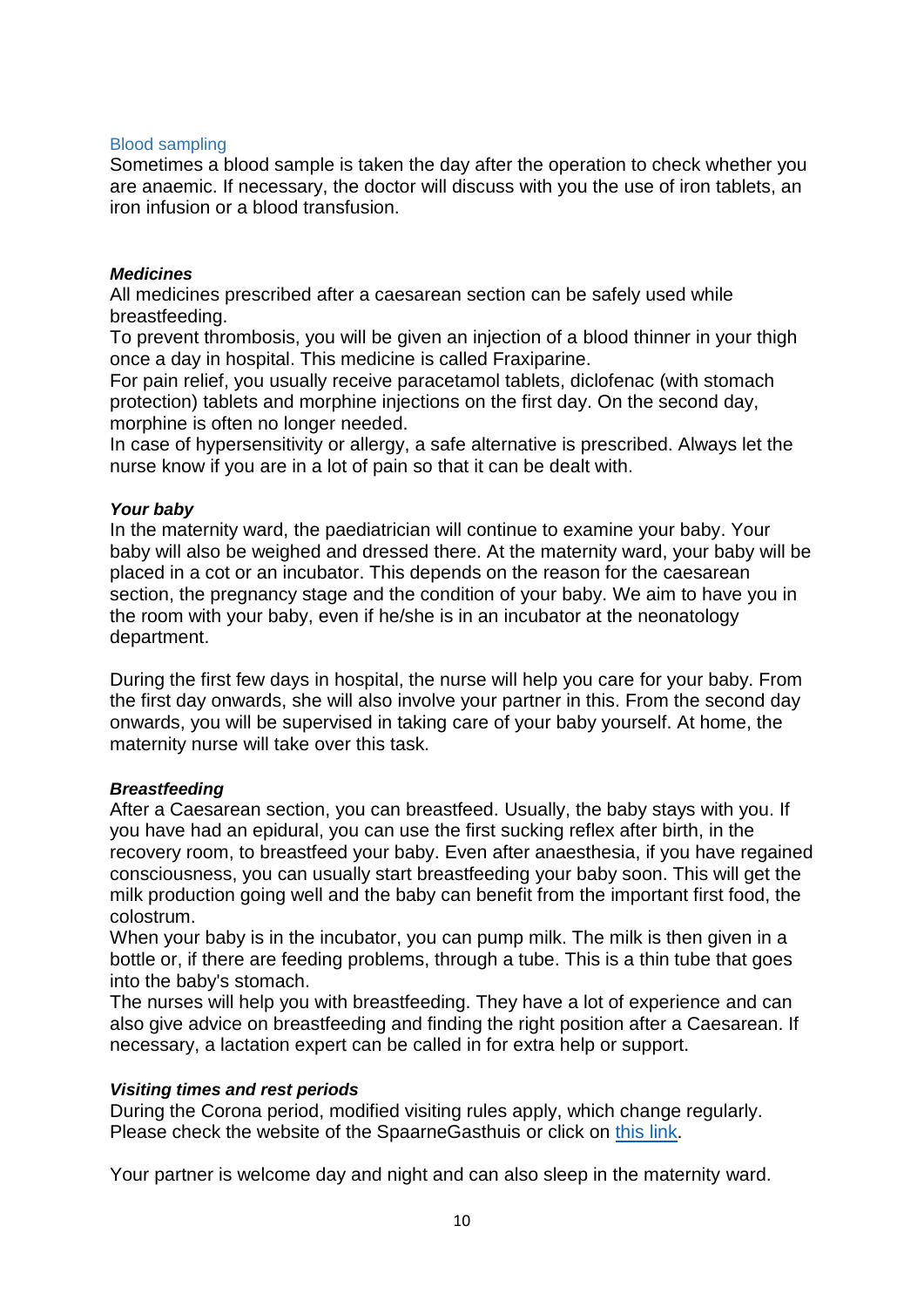If you are admitted to the incubator ward, your partner unfortunately cannot stay the night.

## <span id="page-10-0"></span>*Facilities in the hospital*

Click on [this link f](https://spaarnegasthuis.nl/voorzieningen-en-service)or more information on hospital facilities such as wifi, lockers for valuables, shop opening hours and sending cards.

## <span id="page-10-1"></span>Going home

After the Caesarean section, you can usually go home after one or two nights. When you can go home depends on the speed of your recovery and the health of your baby.

You or your partner call the maternity care in the morning on the day you go home. Please take the telephone number of the maternity care centre with you.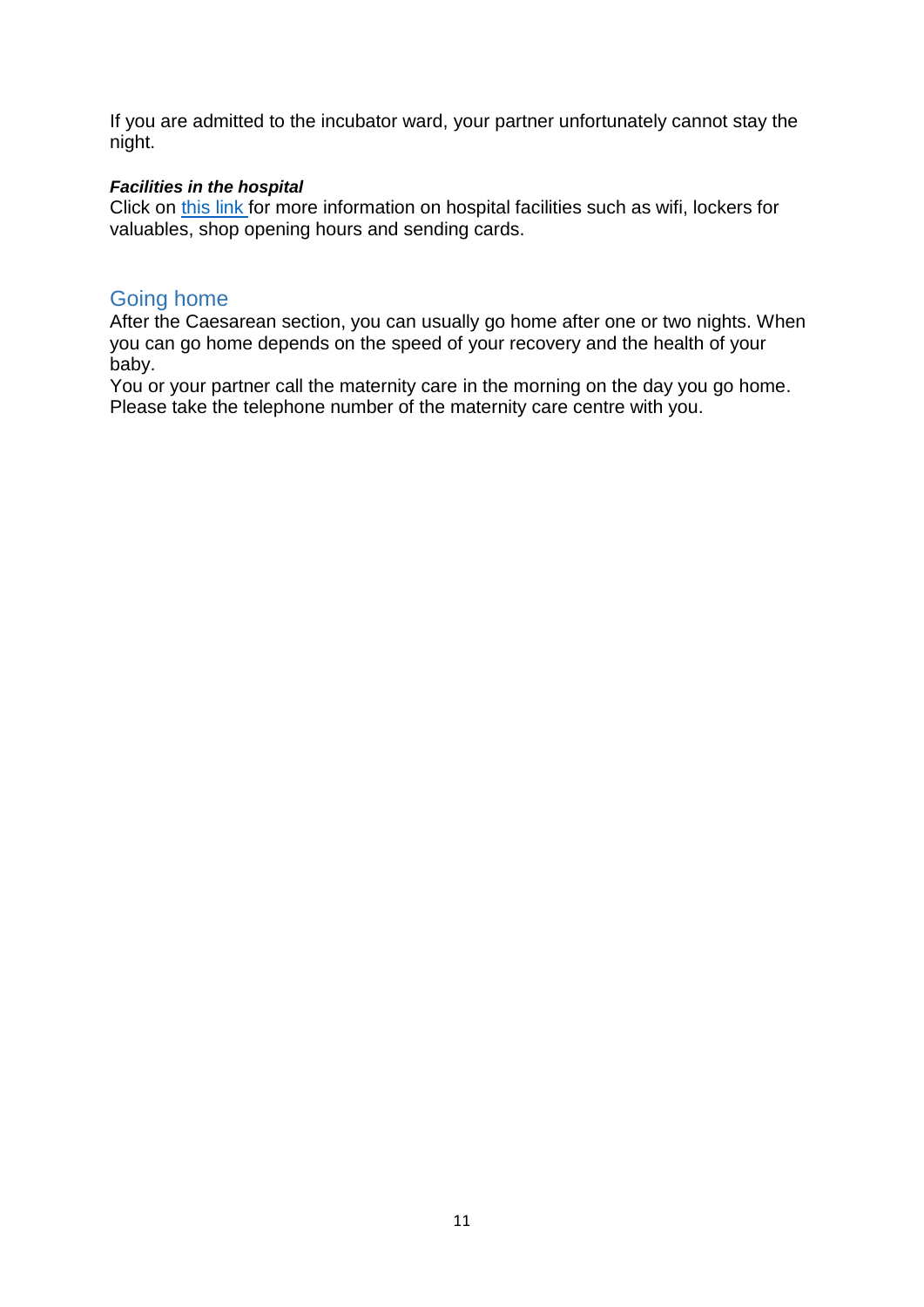## <span id="page-11-0"></span>**Back home**

At home, you will continue to recover. After a Caesarean section, recovery takes longer than after a normal delivery via the vagina. Many women are tired after a Caesarean section. Get enough rest and make use of the help offered by family and friends.

## <span id="page-11-1"></span>*Midwife*

The midwife (from the obstetrics practice) will visit you several times in the first week after the Caesarean section to see how you are doing. She will check your temperature, your blood pressure, the wound and the amount of blood loss. She can also help with breastfeeding.

## <span id="page-11-2"></span>*Maternity care*

Often you will receive maternity care. A maternity nurse can answer questions, take over household tasks and support your partner.

## *Breastfeeding*

If you want to breastfeed, the maternity care can help. If you have any questions about breastfeeding, if it is not going well or if you have any (pain) complaints about your breasts, you can contact a lactation expert through your maternity care provider or midwife.

## <span id="page-11-3"></span>*Feelings and emotions*

A woman goes through all kinds of emotions after giving birth. Besides being happy, it is normal to feel sad, tired or to have crying fits. Finding your rhythm with the baby can also be difficult, especially at night. Take your time for recovery, get enough rest and do not expect too much from yourself too soon.

If you are worried about how you are feeling or if you need extra support, call the midwife, family doctor, health centre or the family doctor's practice support worker.

## <span id="page-11-4"></span>*What is allowed and what is not?*

After the first few weeks, you will notice that you can slowly do more.

## Lifting and sports

You should not lift things heavier than the baby in the first six weeks (rubbish bags, heavy shopping bags). Slowly, you can expand your activities (light housework, smaller shopping bags). Try to listen to your body when doing this. Pain is a reason to take it easy.

Six weeks after the operation, you can start exercising again and doing abdominal exercises. The different layers of the abdominal wall will have healed properly by then. The side of the scar may feel tight/unpleasant at first. This is caused by the internal stitches. This is not harmful. The bikini incision cuts through nerves in the abdominal skin. As a result, you will have a numb feeling around the scar for quite some time. Above this area, there is often an area halfway to the belly button that is extra sensitive. The feeling in the abdominal wall usually returns to normal after 6 to 12 months.

## Blood loss

Blood loss is normal and can last up to 6 weeks.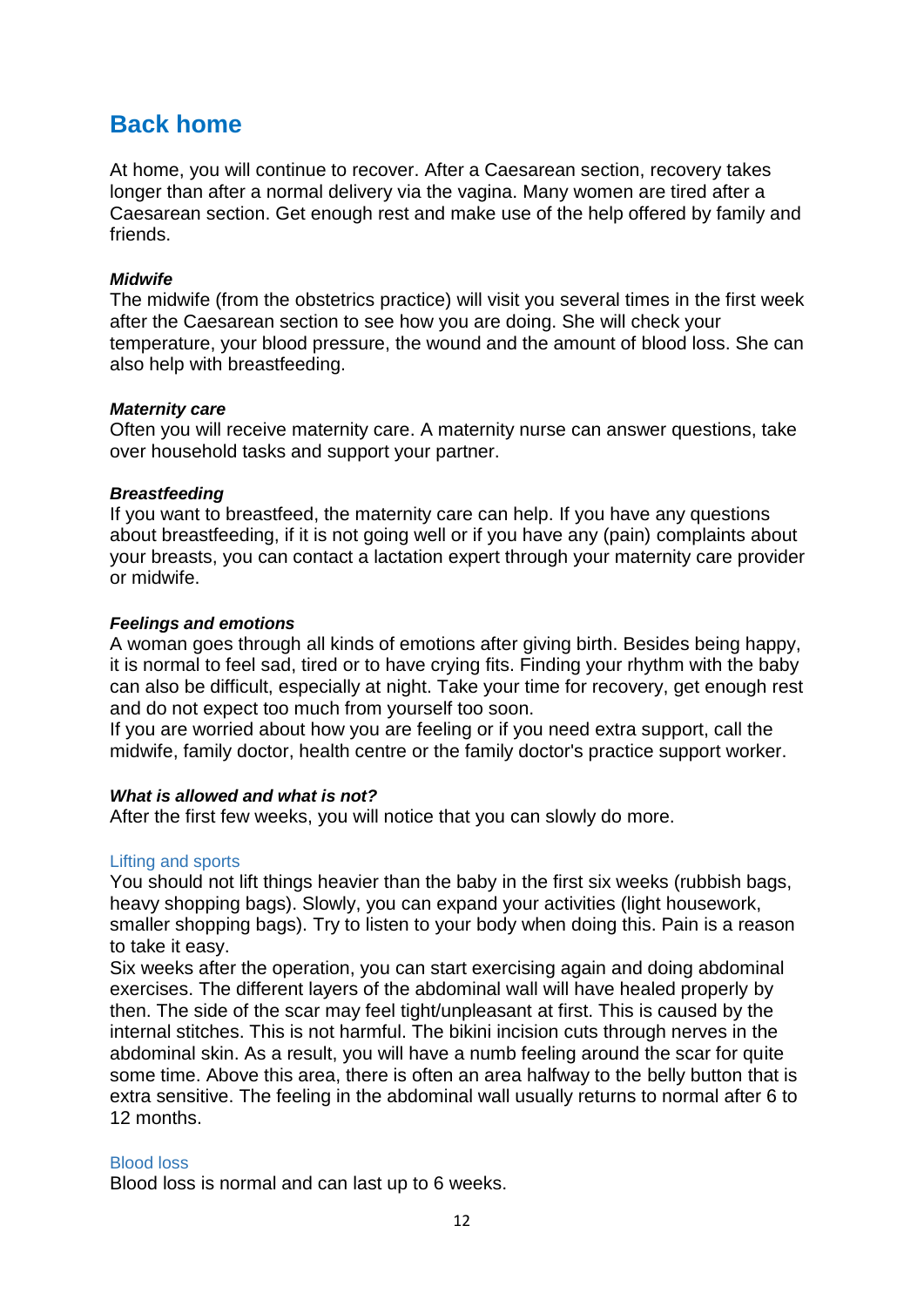As long as there is still a bloody discharge (2-4 weeks on average), bathing, having sex and using tampons are not recommended. This is to prevent an infection. Is there still some fluid or blood coming out of the wound? Then you can rinse the wound with the shower, carefully pat it dry and put a dry gauze over it to protect your clothes.

## Sutures

The stitches dissolve on their own and do not need to be removed. Have you been stitched up with staples? Then the staples will be removed after approximately one week. Your midwife usually does this.

## **Driving**

We recommend that you do not drive for at least the first two weeks after a Caesarean and that you do not drive again until you are fully recovered, free of pain and alert. It is important that you can safely participate in traffic without endangering yourself or a fellow road user. You are responsible for this yourself.

## Sex

Wait with sex until the bloody discharge has passed.

For many women, it takes a long time before they feel like having sex again. This is normal.

## Ways to avoid getting pregnant

You may not become pregnant for the first 6 to 12 months after a Caesarean section because the scar in the uterus needs to heal properly.

The use of contraception is no different than after a 'normal' birth. If necessary, ask the midwife, GP or obstetrician for advice.

## The scar

In the first six weeks, the scar may itch. There is no need to worry about this, this is a sign of healing. You may also experience a pulling sensation near the scar or the surrounding skin may feel numb. This is because the nerves have been cut and cannot be prevented. It usually recovers within six to twelve months. In the first few months, the scar is often still a dark or reddish-purple line. Over the course of months to a year, this often lessens. There is no evidence that scar ointment, scar cream or scar patches have a good effect on scar healing.

## <span id="page-12-0"></span>*When to call the hospital*

If you experience any of the following symptoms during the first 6 weeks after the caesarean section, please call **023-2240382** (available day and night)

- Increasing and severe abdominal pain
- Fever >38.5 degrees
- Other complaints that worry you

For other questions (e.g. about breastfeeding) or complaints, call the midwife at the practice who visited you at home after the Caesarean section.

If you experience symptoms more than 6 weeks after the caesarean section, call your GP (during the day) or the GP post (in the evening and at weekends).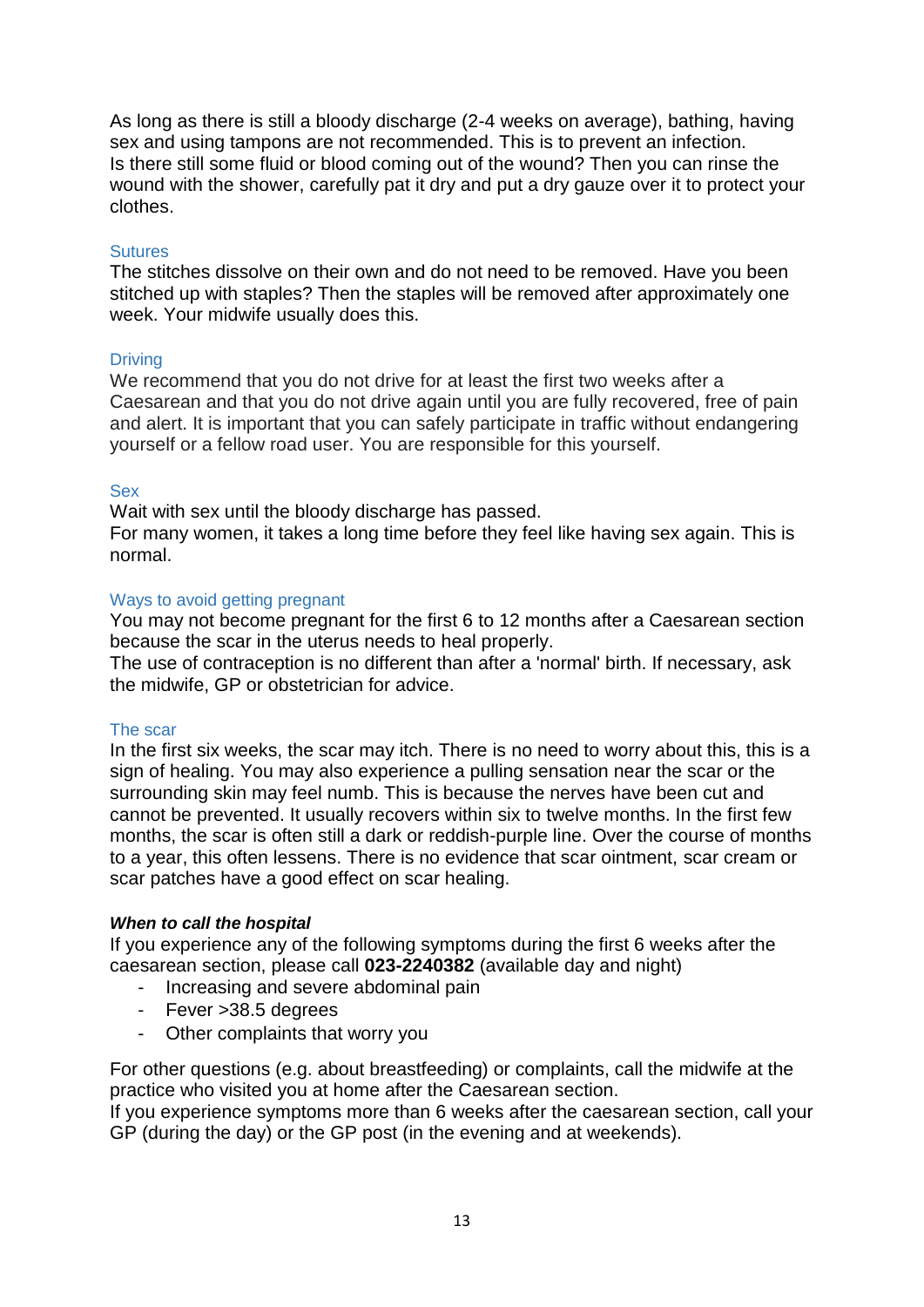## <span id="page-13-0"></span>*Follow-up check*

About 4 weeks after the Caesarean section, you will have a follow-up check-up with the gynaecologist. Usually, the doctor will call you for this purpose. Sometimes, it is agreed that you will go to hospital for this.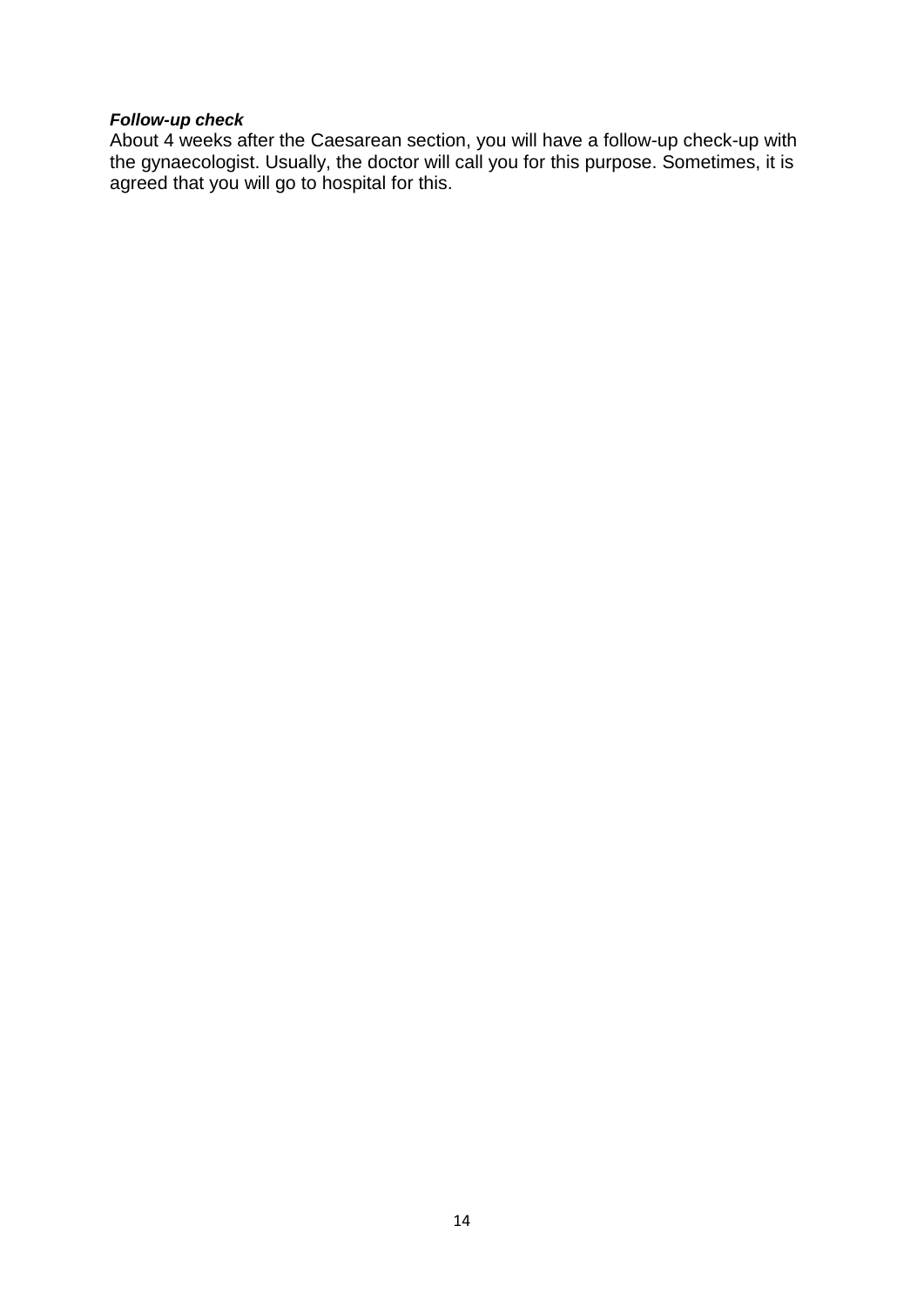## <span id="page-14-0"></span>**Information on risks and risk of complications during a Caesarean section**

## <span id="page-14-1"></span>**Complications**

Every operation involves risks, including a Caesarean section. Serious complications are fortunately rare, especially if you are healthy. We list here the most common complications:

## *Anemia*

Every Caesarean section involves blood loss. If there is a lot of blood loss, anaemia sets in. A blood transfusion may then be required. Or you may need to take iron tablets.

## **Cystitis**

Sometimes a bladder infection develops after a Caesarean section. That is why your urine is sometimes checked in the hospital. If necessary, you will be given an antibiotic.

## *Haemorrhage in the abdomen*

A back bleed is a rare complication of a Caesarean section. In cases of severe preeclampsia/HELLP, where the blood does not clot as well, a follow-up haemorrhage occurs more often. Occasionally, a second operation is necessary.

## *Haematoma in the wound*

A subcutaneous haemorrhage in the wound is caused by a blood vessel in the fat under the skin continuing to bleed. The risk of this occurring is greater if the blood clotting during a Caesarean section is abnormal, for instance if there is a low level of blood platelets as a result of severe pre-eclampsia/HELLP.

## *Inflammation of the wound*

An infection of the wound occurs occasionally. The chance of this is somewhat greater with a Caesarean section after a long delivery. To prevent infections, you will be administered an antibiotic during the operation.

## *Thrombosis*

With every operation and after every birth there is an increased risk of thrombosis. In order to prevent this, you will be given blood thinners for as long as you are hospitalised in the Spaarne Gasthuis.

## *Damage to the bladder*

Damage to the bladder is a rare complication. The chance of this happening is somewhat greater if you have already had several Caesarean sections. Adhesions may have formed around the bladder. It is possible to stitch up a damaged bladder. However, you will often need a catheter for longer.

## *Intestines not coming up to speed (ileus)*

After a Caesarean section, the intestines have to get going again. Sometimes this does not happen or happens too slowly. Fluid then collects in the stomach and intestines. This may cause nausea and vomiting. A stomach tube (tube through your